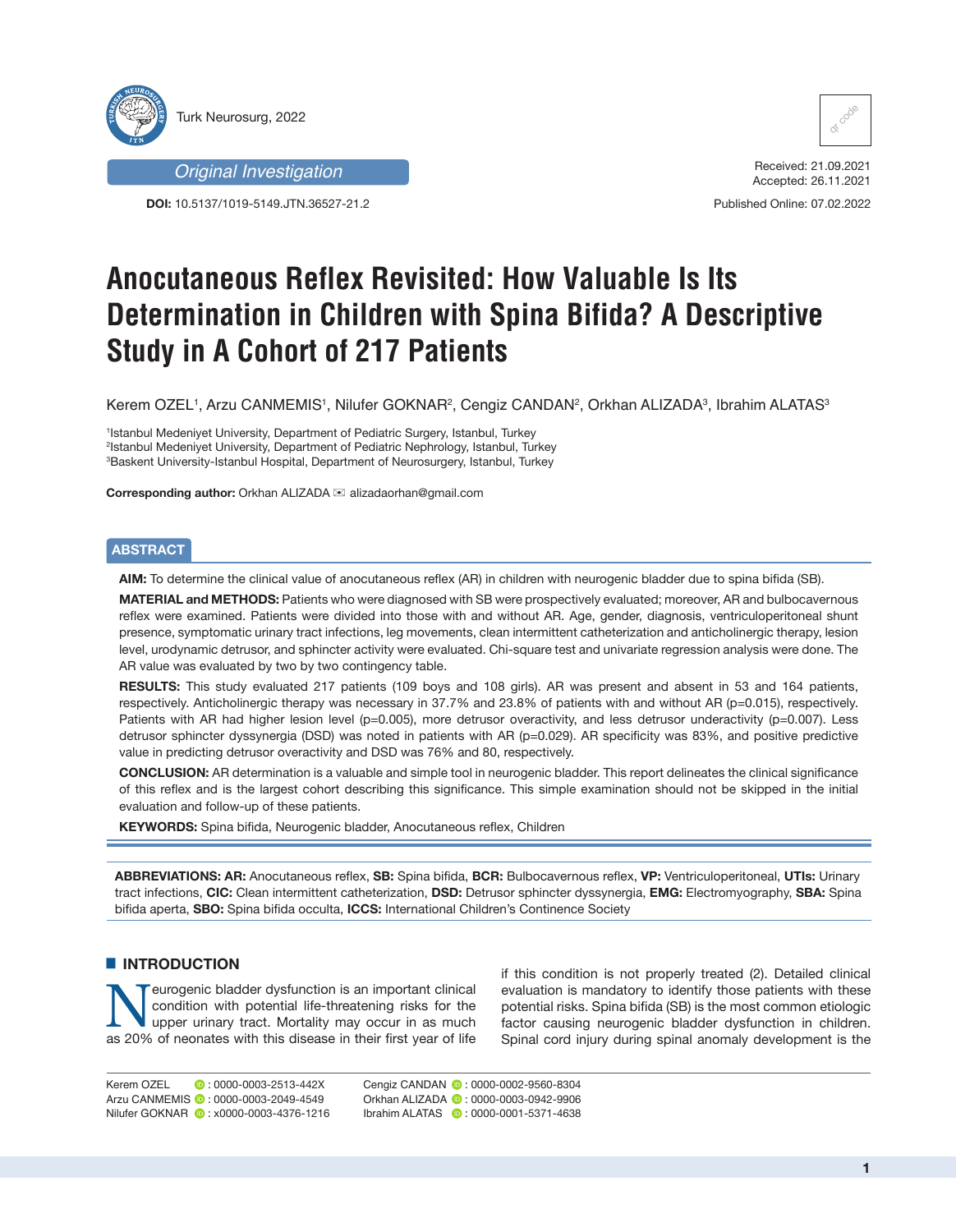main reason for this dysfunction and causes damage to the neural pathways controlling bladder function. Afferent and efferent neural circuits for the bladder are conducted by the hypogastric, pelvic, and pudendal nerves. Parasympathetic activity via pelvic plexus controls micturition, and these nerves originate from the S2 to S4 vertebral foramina. Total synergy is necessary between detrusor and urinary sphincter to facilitate complete urine evacuation from the bladder, which is simply sphincter relaxation during detrusor contraction (8).

The anocutaneous reflex (AR) is generated with a similar neural arc necessary for micturition. This reflex can be defined as the external anal sphincter muscle contraction when perianal skin is stimulated by pricking or pinching. Similarly, bulbocavernous reflex (BCR) needs the peripheric neural pathways originating from the S2 to S4 sacral nerve roots. This time stimulation of the glans penis in boys and clitoris in girls causes external anal sphincter contraction, which is detected by concentric needle electromyography (EMG), rectal examination with the finger, or simply inspection. Needle EMG or rectal examination may be disturbing for children; thus, contraction inspection may be more suitable even though its reliability may be limited compared to former methods (5,11).

Limited information was noted in the literature regarding the use of AR and BCR in neurogenic bladder dysfunction due to SB in children. This study aims to identify the clinical value of these reflexes, which has not been delineated yet in this patient group. Also, this study is believed to report the largest patient cohort in the literature on this subject.

#### █ **MATERIAL and METHODS**

This study included patients admitted to the spina bifida center diagnosed with neurogenic bladder dysfunction due to either spina bifida aperta (SBA) or spina bifida occulta (SBO). This prospective, descriptive, and cross-sectional clinical study was approved by the institutional review board. Clinical history was taken during the initial examination, and previous tests (e.g., urinary ultrasonography, scintigraphic examinations, and urodynamic results) were examined. Physical examination with abdominal palpation was routinely done to detect any stool impaction, lumbar inspection to observe the level of the defect, and AR and BCR to examine peripheral sacral neural reflexes from the S2 to S4 nerve roots.

Patients were divided into two groups: those with and without AR. Clinical parameters, age, gender, diagnosis, presence of ventriculoperitoneal (VP) shunt, symptomatic urinary tract infections (UTIs), leg movements, need for clean intermittent catheterization (CIC) and anticholinergic therapy, lesion level during the inspection, and detrusor and sphincter activity during the urodynamic assessment were evaluated. Leg movements were evaluated as partial, present, and absent. Lesion levels were anatomically defined as thoracolumbar, lumbar, and lumbosacral. Detrusor activity was classified as overactive, underactive, and normal, whereas sphincter activity was named as detrusor sphincter dyssynergia (DSD) and normal. DSD was diagnosed: a) when a sphincteric contraction coupled with detrusor contraction, b) in the

presence of detrusor underactivity or normal activity when the urinary sphincter was unable to relax to facilitate complete bladder emptying as this observation showed the dyscoordination between detrusor and sphincter.

Urodynamic studies were conducted following the standard protocol recommended by the International Children's Continence Society (ICCS), and ICCS terminology was used to define the results (1,3).

#### **Statistical Analysis**

Statistical analyses were done using Statistical Package for Social Sciences, version 22.0 (SPSS Inc., Chicago, IL, USA). Numeric values were given as mean  $\pm$  standard deviation. Numerical and categorical data were compared using the Pearson chi-square test and univariate regression analysis. The value of the anocutaneous reflex was also evaluated using the two by two contingency table. A p value <0.05 was considered statistically significant.

#### █ **RESULTS**

Between January 2018 and January 2021, 356 patients were evaluated with the diagnosis of SB. Consequently, 217 patients who had full information were included. The remaining patients had either no information on the reflex activity or these reflexes could not be obtained due to patientrelated causes. Of the patients, 109 and 108 were boys and girls, respectively. Additionally, 192 and 25 were patients with SBA and SBO, respectively. AR was present and absent in 53 and 164 patients, respectively. The distribution on age, gender, diagnosis, need for VP shunting, CIC, UTIs, and leg movements were insignificant between patient groups (Table I); moreover, BCR was present in 90.5% of patients with AR (p<0.0001). However, BCR was present in 12.7% of patients without AR. Anticholinergic therapy was necessary for 37.7% and 23.8% of patients with and without AR, respectively (p=0.015). Patients with AR had higher-level lesions (p=0.005), more detrusor overactivity, and normal detrusor function with less detrusor underactivity (p=0.007). DSD was detected with urodynamics in 80.4% and 92.8% of AR-positive and ARnegative patients, respectively (p=0.029; Table I). Univariate logistic regression analysis confirmed the significance of anticholinergic therapy, lesion levels, detrusor activity, and sphincter activity when AR was present. AR specificity was 83%, and positive predictive value was 76% and 80% in predicting detrusor overactivity and DSD, respectively, in this patient group (Tables II and III).

#### █ **DISCUSSION**

SB is a developmental anomaly of neural tube closure and is the main etiological reason for neurogenic bladder dysfunction in children. Neural injury due to the primary closure defect, mechanical and chemical trauma during fetal life, or postnatal conditions (e.g., tethered cord syndrome, infections, or iatrogenic events) cause various voiding abnormalities in these patients. The background of these abnormalities lies in the neural control of the bladder. The detrusor muscle of the bladder is under the control of the autonomic nervous system.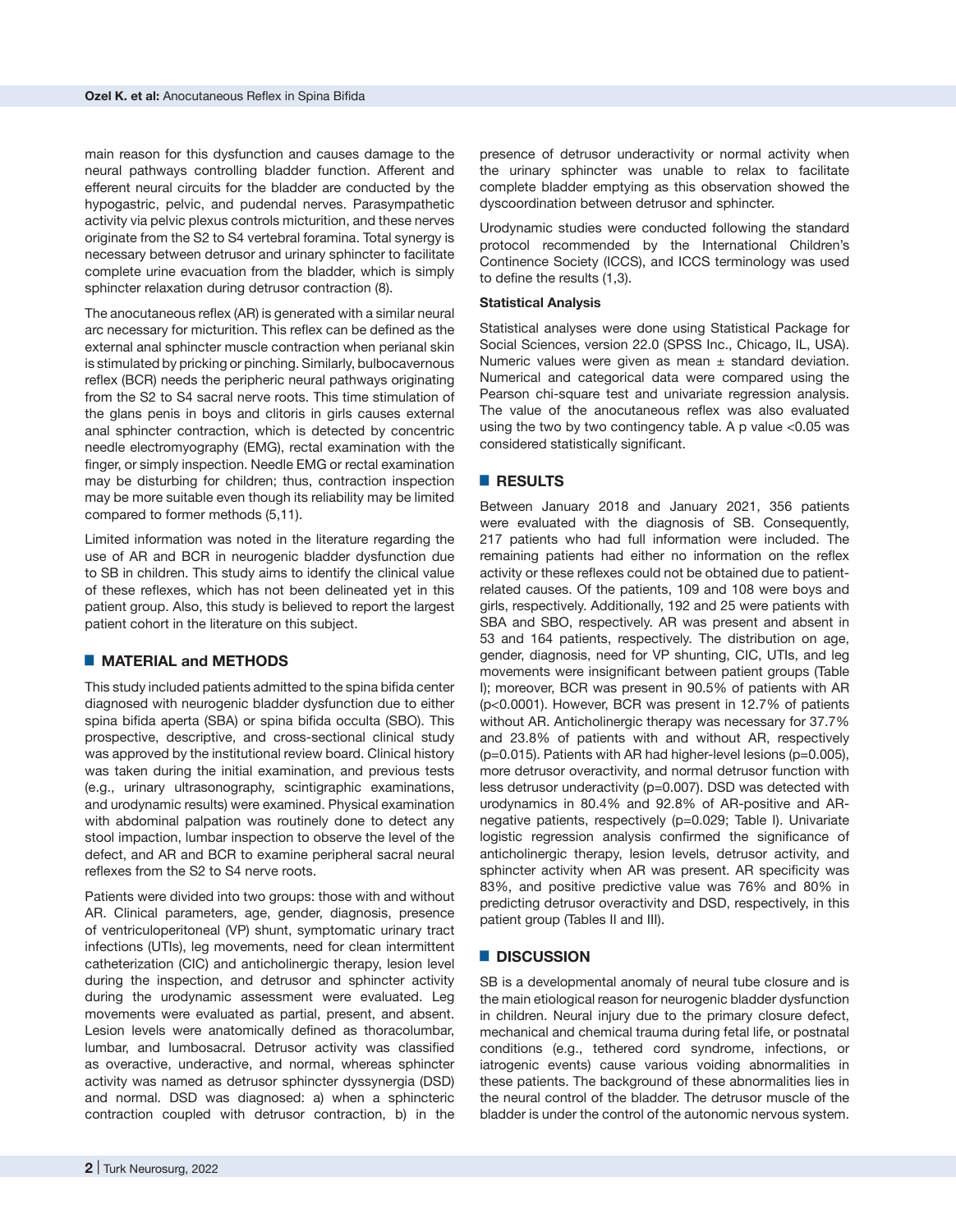| <b>Parameters</b>      | $AR(+)$         | $AR(-)$         | р     |
|------------------------|-----------------|-----------------|-------|
| Age (months)           | $47.9 \pm 36.1$ | $45.6 \pm 41.5$ | 0.713 |
| Gender (n)             |                 |                 | 0.252 |
| Girl                   | 30              | 78              |       |
| Boy                    | 23              | 86              |       |
| Diagnosis (n)          |                 |                 | 0.152 |
| <b>SBA</b>             | 44              | 148             |       |
| SBO                    | 9               | 16              |       |
| VP shunt (%)           | 62.3            | 57.7            | 0.714 |
| sUTI (%)               | 30.2            | 34.4            | 0.727 |
| Leg movements (%)      |                 |                 | 0.537 |
| Partial                | 31.3            | 29.6            |       |
| Present                | 54.9            | 47.7            |       |
| Absent                 | 13.7            | 22.5            |       |
| $CIC$ $(\%)$           | 32.1            | 42.1            | 0.196 |
| ATC (%)                | 37.7            | 23.8            | 0.047 |
| Level of lesion (%)    |                 |                 | 0.005 |
| Thoracolumbar          | 34.7            | 29.5            |       |
| Lumbar                 | 57.1            | 37.2            |       |
| Lumbosacral            | 8.2             | 33.3            |       |
| Detrusor activity (%)  |                 |                 | 0.007 |
| Overactive             | 76.5            | 61              |       |
| Underactive            | 5.9             | 28.5            |       |
| Normal                 | 17.6            | 10.3            |       |
| Sphincter activity (%) |                 |                 | 0.029 |
| <b>DSD</b>             | 80.4            | 92.8            |       |
| Normal                 | 19.6            | 7.2             |       |

**Table I:** Study Parameters and Their Comparison According to the Presence of Anocutaneous Reflex

**Table III:** Two by Two Contingency Table of Anocutaneous Reflex in Predicting Detrusor Sphincter Dyssynergia in Urodynamics

| n       | $DSD(+)$ | $DSD(-)$ |
|---------|----------|----------|
| $AR(+)$ | 41       | 10       |
| $AR(-)$ | 142      | 11       |

*AR: Anocutaneous reflex, DSD: Detrusor sphincter dyssynergia. Sensitivity: 22%. Specificity: 52%. Positive predictive value: 80%. Negative predictive value: 7%.*

During the filling phase, the sympathetic iliohypogastric nerve relaxes detrusor via noradrenaline on beta-3 adrenergic receptors and contracts internal urinary sphincter with alpha-1A adrenergic receptors. Detrusor contraction with parasympathetic acetylcholine happens via the stimulation of muscarinic type 2 and 3 receptors when the bladder is full. This action is mediated by the pelvic nerve originating from the S2 to S4 nuclei of the spinal cord. External urinary sphincteric relaxation is also mandatory during detrusor contraction for total bladder emptying. This action is controlled by Onuf's nucleus located at the S2–S3 sacral level which is under the control of the pontine and suprapontine centers in the brain; thus, the sacral neural arc originating from the S2 to S4 is important in normal micturition in humans (15).

AR (an external anal sphincter contraction during the perianal pricking or pinching) and BCR (also an external anal sphincter contraction during glandular or clitoral stimulation by gentle squeezing) are conveyed by the same S2–S4 sacral spinal roots (7,11). This neural arc should be intact to obtain a proper response from this basic neurological examination. Little information exists in the literature regarding the clinical value of this examination in children with neurogenic bladder dysfunction.

Marshall et al. investigated the significance of AR in predicting the properties of safe bladder characteristics in a group of children with SB. They have observed no change in maximal detrusor pressures and leak point pressures between ARpositive and AR-negative patients. Their conclusion was that the absence of AR was a poor predictor for safe bladder pressures in SB (11). Williams et al. have studied 62 patients with myelomeningocele according to their AR response. No urodynamic difference was observed between higher and lower vertebral levels, and no urodynamic finding can be predicted from the peripheral neurological examination with AR (18). Wyndaele and De Sy similarly evaluated 47 children with myelomeningocele aiming to demonstrate any correlation between AR, BCR, and urodynamic findings. No correlation between clinical examination and urodynamics has been found and detrusor sphincter interaction was concluded to not be evaluated with the determination of AR and BCR, which was similar to the former study (19). These results are in contradiction with the findings of this study. Moreover, Sanders et al. have evaluated the prognostic value of AR for urinary incontinence in 111 children with SB. They observed that AR-positive children were more likely continent with CIC than AR-negative patients, and AR represented a good

*AR: Anocutaneous reflex, SBA: Spina bifida aperta, SBO: Spina bifida occulta, VP: Ventriculoperitoneal, sUTI: Symptomatic urinary tract infection, CIC: Clean intermittent catheterization, ATC: Anticholinergic, DSD: Detrusor sphincter dyssynergia.*

**Table II:** Two by Two Contingency Table of Anocutaneous Reflex in Predicting Detrusor Overactivity in Urodynamics

| n       | $OAD(+)$ | $OAD(-)$ |
|---------|----------|----------|
| $AR(+)$ | 39       | 12       |
| $AR(-)$ | 94       | 60       |

*AR: Anocutaneous reflex, OAD: Overactive detrusor.*

*Sensitivity: 29%. Specificity: 83%. Positive predictive value: 76%. Negative predictive value: 39%.*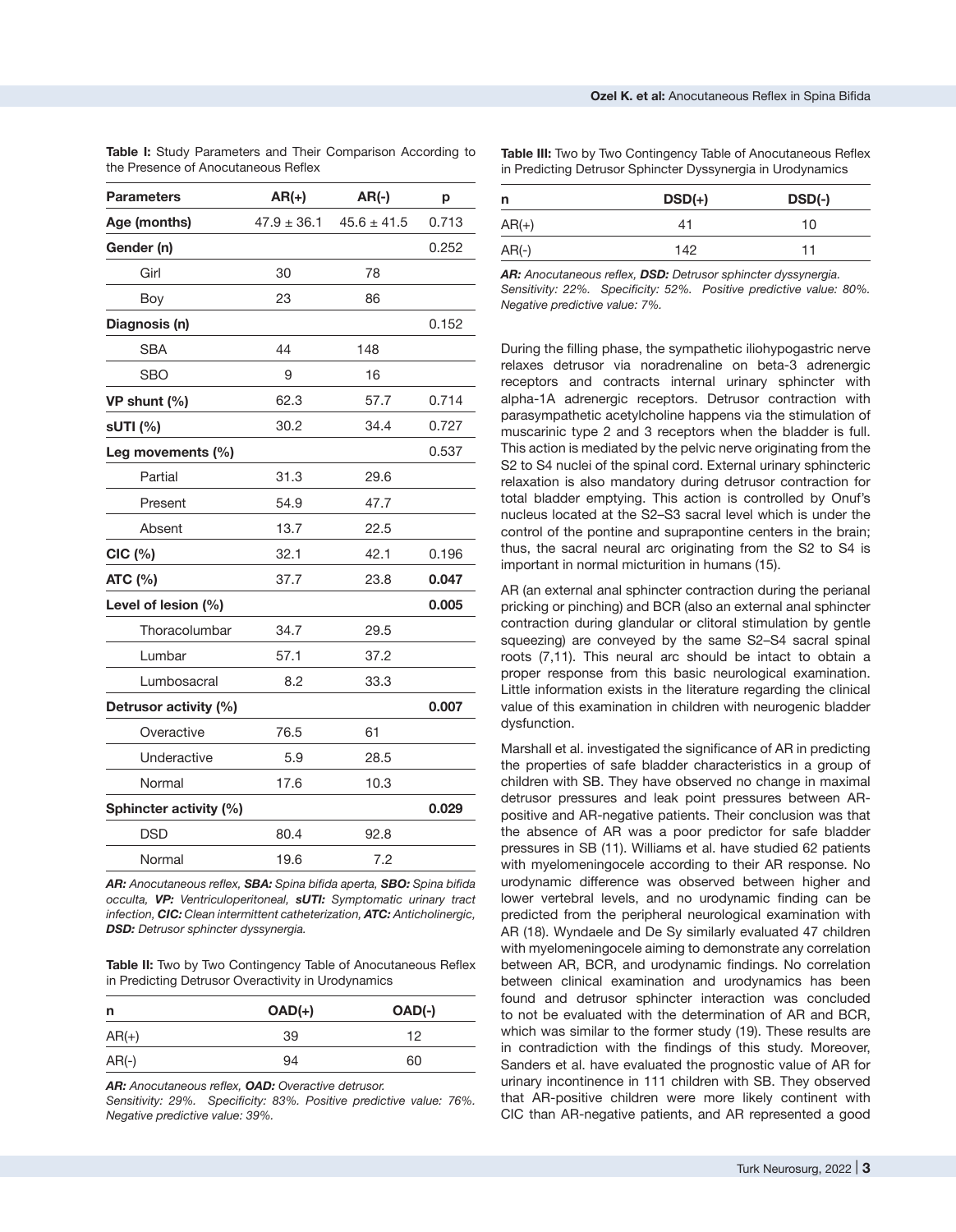prognostic factor for urinary incontinence (13). BCR has been regarded as a valuable tool in investigating neurogenic bladder dysfunction, and the absence of this reflex has been accepted to be a sign of neurologic lesion affecting conus medullaris (4,7,17); however, the presence of this reflex has been advised not to be accepted as a sole indicator for normal function as partial denervation may be present. Concentric needle EMG determination has been proposed for more accurate evaluation and the results can be evaluated as abnormal if the absence has been demonstrated with this method (17).

A significant detrusor overactivity and underactivity was observed in this study when AR was present and absent, respectively. This finding clearly shows that detrusor underactivity should be regarded as a condition with the denervation type of neural injury. More anticholinergic was needed in AR-positive patients which can be explained by increased detrusor overactivity in this patient group. DSD was significantly high in AR-negative patients. This result follows the results of Takahashi et al. which have shown that not only suprasacral lesions but also sacral or peripheral lesions can cause DSD (14). In light of these observations, peripheral neurological examination of sacral neural arc correlated with the urodynamic results in children's neurogenic bladder dysfunction despite some contradictory results in the literature (18,19). AR specificity was 83%, and positive predictive value was 76% and 80% in predicting detrusor overactivity and DSD in this study, respectively. AR was present more frequently in the thoracolumbar and lumbar myelomeningocele patients in this study and its absence was more in lumbosacral lesions. This observation is logical because peripheral nerves may be more preserved in higher spinal cord lesions and these nerves may be more prone for injury when lower lesions exist. BCR was present in 90.5% of AR-positive cases. These two reflexes denote the same neural arc; however, AR was absent in 12.7% of patients with BCR positivity. This may be due to the decreased perineal sensation of some patients although the neural arc was intact. Thus, AR should always be coupled with BCR, and the S2–S4 arc can be evaluated as normal in case of the presence of any reflex of the two. Abdominal contraction may form perianal contraction during this examination, and this issue should not be mixed with reflex activity.

BCR examination has been proposed in various clinical conditions. Cha et al. have used intraoperative monitorization of BCR to avoid neural injury in tethered cord surgery of patients with spinal dysraphism (6,9). They have stated that bladder function may be accepted to be preserved 6 months after untethering surgery if intraoperative BCR is intact (6). Overgoor et al. have proposed a selection protocol for patients undergoing dorsal penile and ilioinguinal nerve anastomosis to restore genital sensation in patients with SB and spinal cord injury. BCR determination has been used to select those patients suitable for this procedure. Their determination may have clinical applications in peripheral neurosurgical interventions because the absence of these reflexes may suggest injury to the sacral reflex arc (10,12,16).

Certain limitations exist in this study. Any study composing urodynamic evaluations may have limitations due to interpreter differences. AR determination was done by finger perianal pricking in this study; thus, concentric needle EMG has been proposed as a more accurate technique for the determination of perianal reflexes in the literature (12). However, needle EMG may not be appropriate in children because it may provoke pain and anxiety, it may be more time-consuming, and the proper setup may not be suitable for routine office practice. The concept of partial innervation exists, which makes neurological evaluation of neurogenic bladder dysfunction in SB difficult. These difficulties can be understood from the data of contingency tables in this study. Many signs and symptoms may overlap; thus, large patient groups may be mandatory to obtain statistical significance for these comparisons.

## █ **CONCLUSION**

AR determination is a valuable and simple tool in the evaluation of the neurologic status of patients with neurogenic bladder. Urodynamic findings have a significant correlation with this neurological examination. Its presence and absence may be a sign of viability of sacral neural arc and denervation, respectively; however, the concept of partial innervation should be kept in mind while interpreting the results of this examination. AR determination should always be coupled with BCR determination as loss of perianal sensation may give false-negative results. This report delineates the clinical significance of this reflex and is believed to be the largest patient cohort describing its significance. This simple examination should not be skipped in the initial evaluation and follow-up of children with neurogenic bladder dysfunction.

#### █ **AUTHORSHIP CONTRIBUTION**

**Study conception and design:** KO, AC

**Data collection:** KO, AC, IA

**Analysis and interpretation of results:** KO, AC, NG, CC

**Draft manuscript preparation:** KO, AC, OA

**Critical revision of the article:** KO, AC, OA

All authors (KO, AC, NG, CC, OA, IA) reviewed the results and approved the final version of the manuscript.

#### █ **REFERENCES**

- 1. Austin PF, Bauer SB, Bower W, Chase J, Franco I, Hoebeke P, Rittig S, Walle JV, von Gontard A, Wright A, Yang SS, Nevéus T: The standardization terminology of lower urinary tract function in children and adolescents: Update report from the Standardization Committee of the International Children's Continence Society. Neurourol Urodyn 35:471-481, 2016
- 2. Bauer SB, Austin PF, Rawashdeh YF, de Jong TP, Franco I, Siggard C, Jorgensen TM: International Children's Continence Society's recommendation for initial diagnostic evaluation and follow-up in congenital neuropathic bladder and bowel dysfunction in children. Neurourol Urodyn 31(5):610-614, 2012